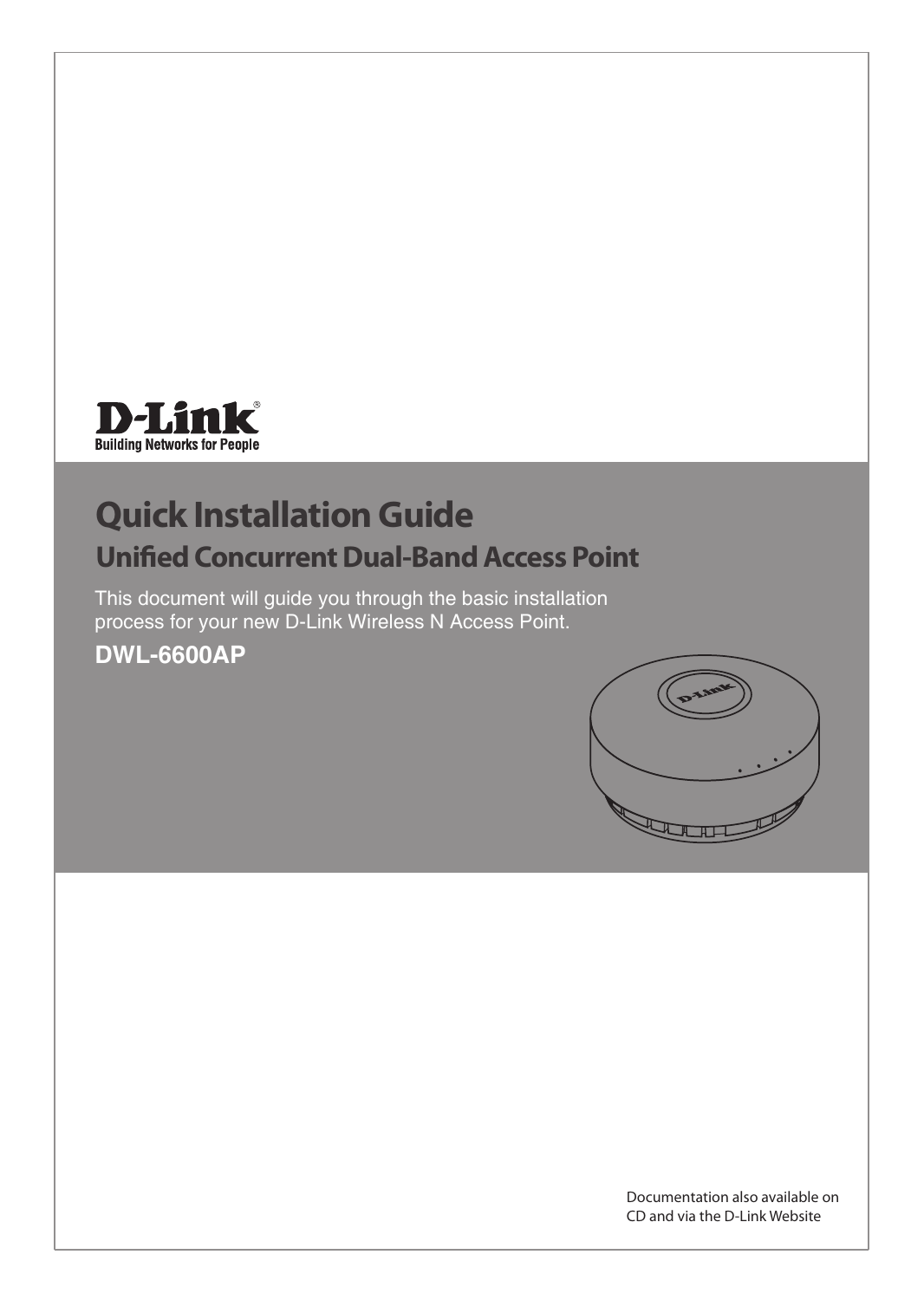# **DWL-6600AP Quick Install Guide**

This installation guide provides basic instructions for installing the DWL-6600AP Wireless Access Point on your network. For additional information about how to use the Access Point, please see the User's Manual which is available on the CD included in this package or from the D-Link support website.

# **System Requirements**

Minimum System Requirements:

- CD-ROM Drive
- an Ethernet port, or an installed Ethernet adapter
- Internet Explorer 7.0, Safari 5.0, Firefox 3.5, Chrome 20 or later versions of these browsers

# **1. Package Contents**

- DWL-6600AP 802.11n Access Point
- **Power Adapter**
- **Mounting Ring**
- **Ethernet Cable**
- Console Cable\*
- CD-ROM

If any of the above items are missing, please contact your reseller.

**Note:** Using a power supply with a different voltage than the one included with the DWL-6600AP will cause damage and void the warranty for this product.

D-WL-6600AP Quick Install Guide<br>
This installation guide provides basic instructions for installing the DVL-6600AP Weiless<br>
Presses Point on your network. For additional information about how to use the Access Point<br>
fre \*Console cable is the optional accessory and not included in the package in Armenia, Azerbaijan, Belarus, Georgia, Israel, Kakistan, Kaliningrad, Kazakhstan, Kyrgyzstan, Latvia, Lithuania, Moldova, Mongolia, Russia, Turkey, Turkmenistan, Ukraine and Uzbekistan. If any required, please contact your reseller to order it (Model: ACS-AP-CONSOLE).

# **Optional Accessories**

- PoE Base Unit (Model: DPE-101GI)
- 2.4/5GHz Dual-Band Antenna (Model: ANT70-0500)

**Note:** These accessories are not included in the package. If any of these items are required, please contact your reseller to order it.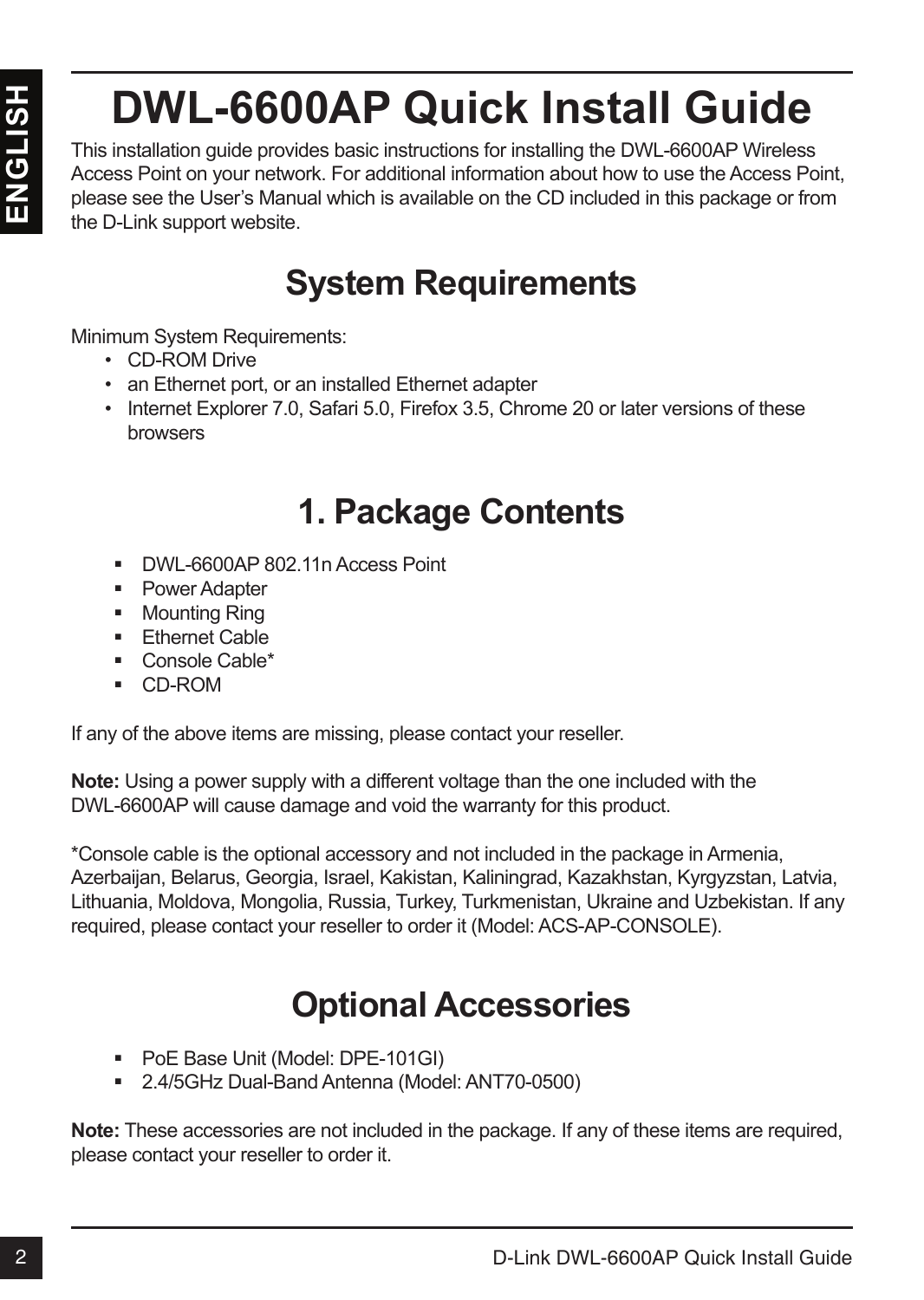# **2. Hardware Overview**

### **LEDs**



- **5 GHz** When this LED is lit, the access point is operating at 5GHz. It will blink when there is wireless traffic.
- **2.4 GHz** When this LED is lit, the access point is operating at 2.4GHz. It will blink when there is wireless traffic.
- **LAN**  When this LED is lit, the device's Ethernet port is connected to an active router or switch. The light will blink when there is traffic going through the port.
- **POWER** When this LED is lit in red, the access point is during boot-up. When this LED is lit in green, the access point is ready.

### **Interfaces**

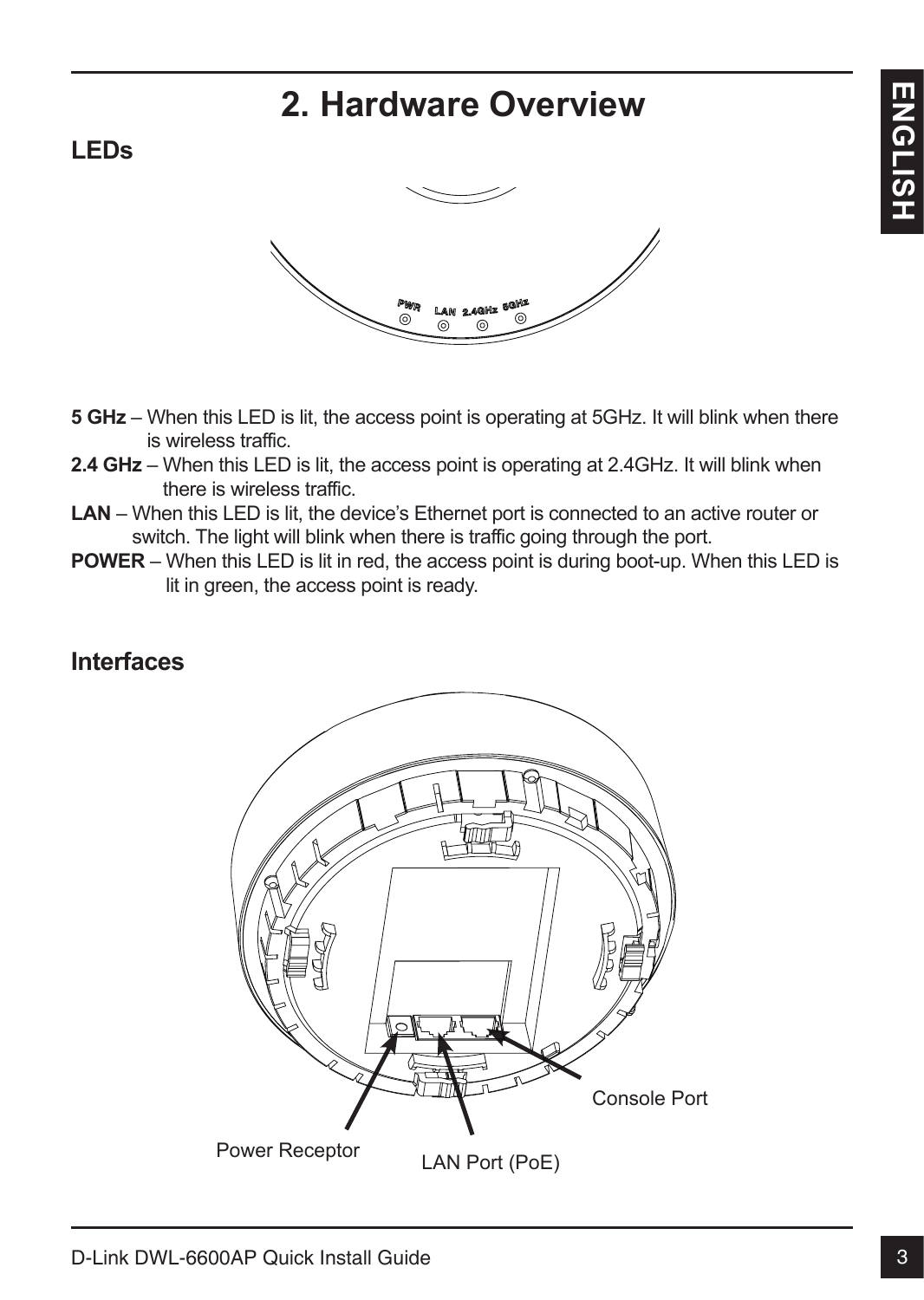

**Note:** The DWL-6600AP has an internal antenna. If you would like to use external antennas, please slide the selector switch to the "EXT" position and attach the antennas.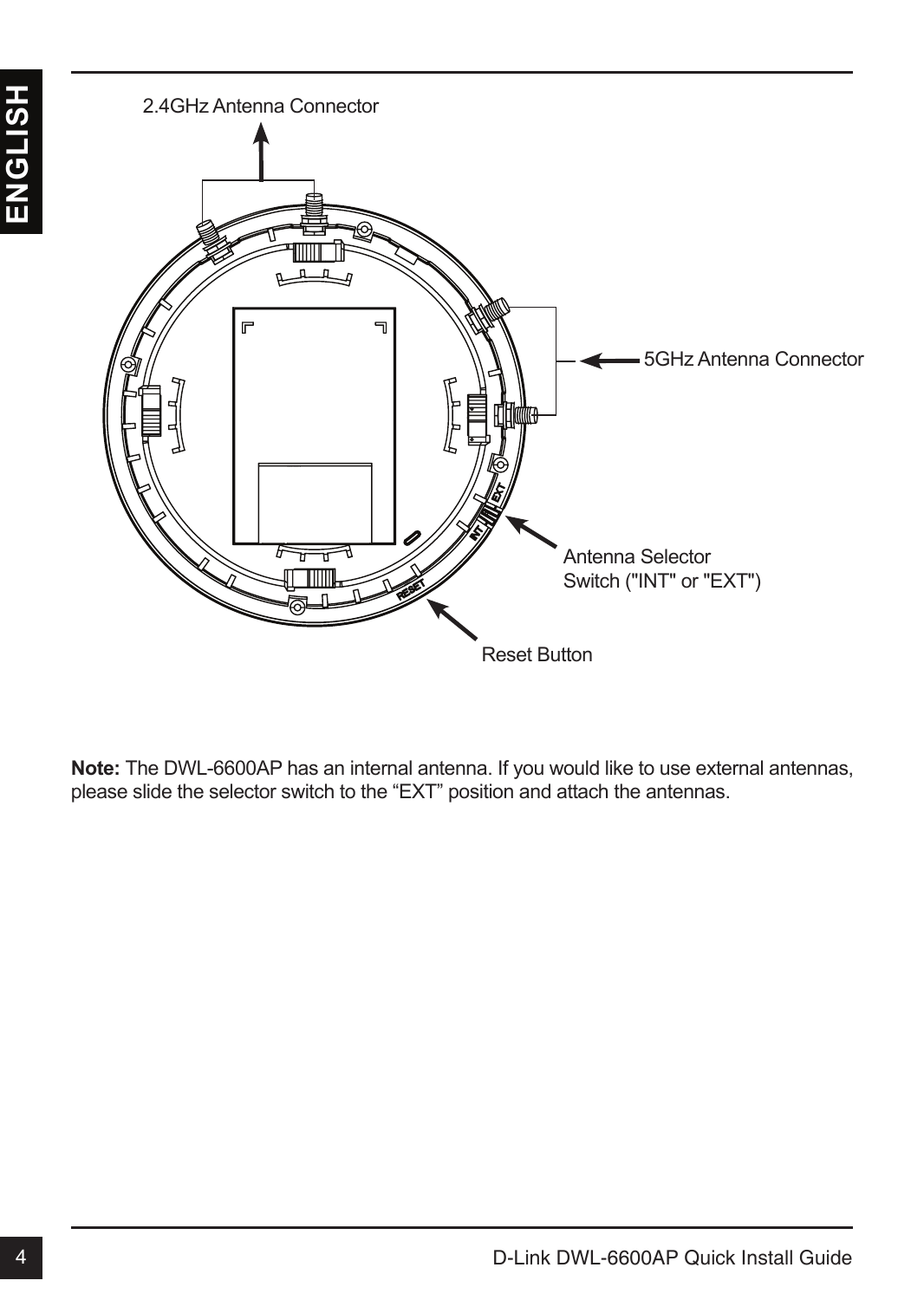# **3. Installation**

### **Power on the access point**

To power on the DWL-6600AP, you can use ONE of the following methods:

- 1. Connect the supplied power adapter, OR
- 2. Plug one end of your Ethernet cable into the LAN port of the DWL-6600AP, and the other end into a port on a PoE switch.

### **Configure the access point**

To set up and manage the DWL-6600AP, use one of the following methods:

1. Connect the access point and your computer directly via a straight-through Ethernet cable. Manage the access point from the computer.

Ensure your computer is configured with a static IP address in 10.90.90.0/24 subnet.

Launch a web browser, type the default IP address of the access point (http://10.90.90.91) and then press Enter.

Log in to the Administration Web pages. The default login information is: Username: admin Password: admin

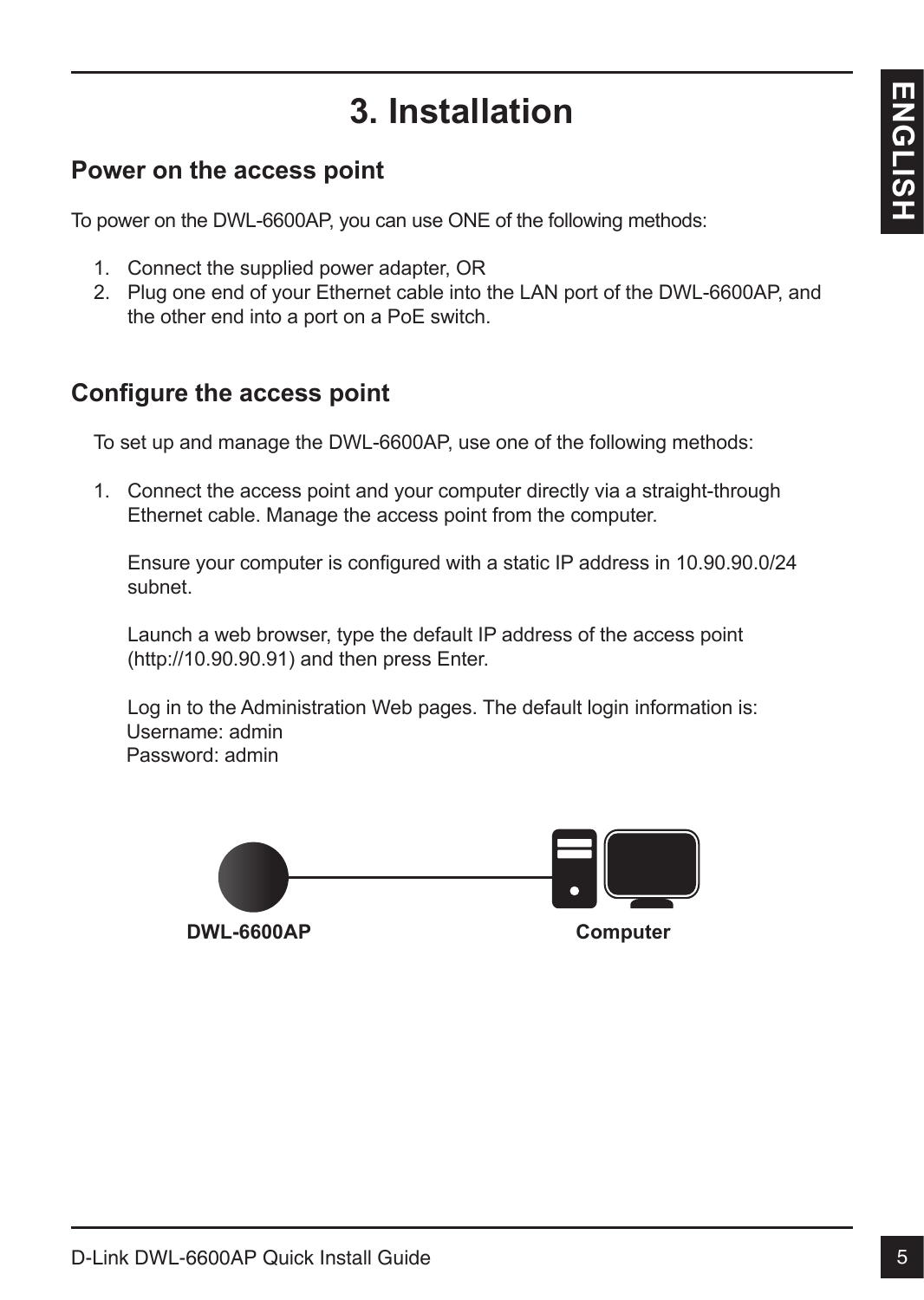- - 2. Connect the access point and your computer to the same switch or router. Manage the access point from the computer.

 If the access point did not acquire an IP address from a DHCP server on your network, enter 10.90.90.91 in the address field of your browser, which is the default IP address of the access point. If you used a DHCP server on your network to automatically configure network information for the access point, enter the new IP address of the access point into the Web browser.

Log in to the Administration Web pages. The default login information is: Username: admin Password: admin



3. Connect the access point to a Unified Wireless Switch or Wireless Controller. Connect your computer to the same network as that of the Unified Wireless Switch or Wireless Controller. Manage the access point from the computer via the Unified Wireless Switch or Wireless Controller.

Log in to the Unified Wireless Switch Administration Web pages or Wireless Controller Administration Web pages. The default login information please see Unified Wireless Switch user manual or Wireless Controller user manual.

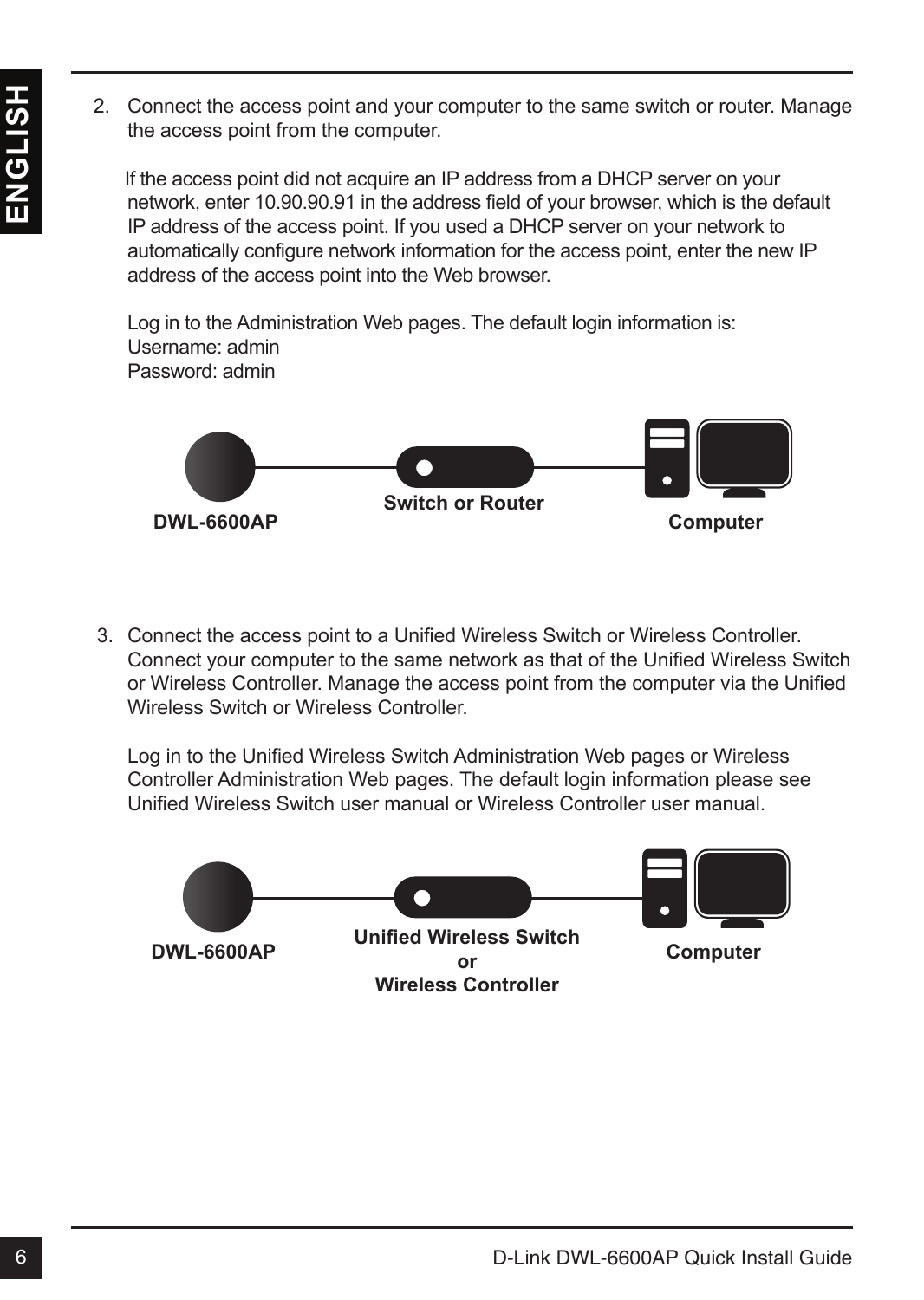### **Solid Wall or Ceiling**

### **Installation**

1. Place the plastic wall mounting ring on a wall or ceiling.



- 2. Mark the points where you will insert the screws. Take out the mounting ring.
- 3. Drill holes in the marked points and insert the plastic wall anchors.



4. Use the supplied screws to attach the mounting ring to the wall.



5. To attach the access point to the mounting ring, first locate the right side of the access point that has a small lock symbol on it, and make sure to line up this side with the side of the mounting ring that has Open - Close written on it.



- 6. Twist counterclockwise to lock the access point onto the ring. The lock symbol on the access point must point directly to the **Close** text on the mounting ring.
- 7. Plug the CAT 5 cable into the LAN port on the access point.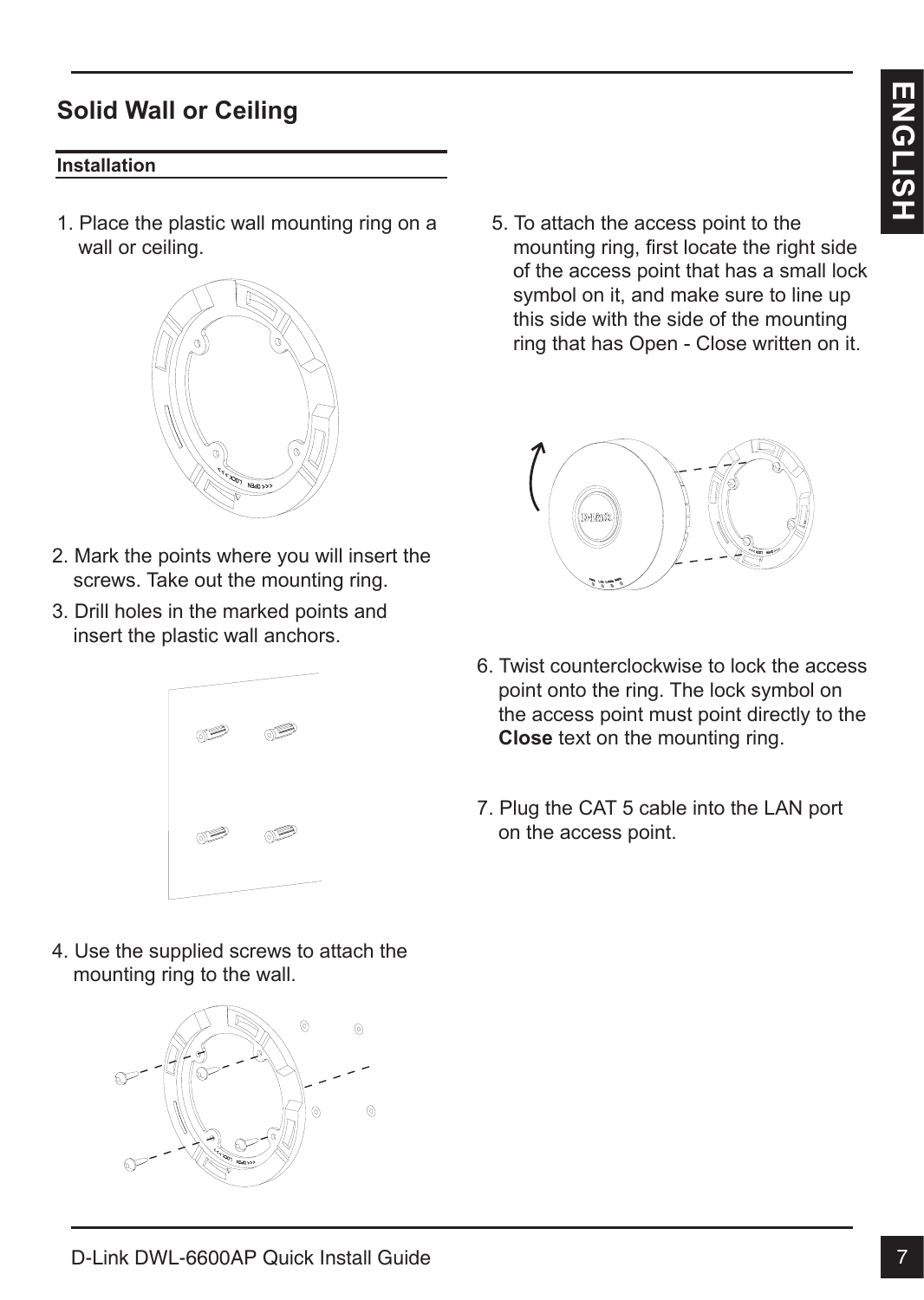### Installation

1. Clip two ceiling brackets onto the ceiling panels. Make sure both brackets are in line with each other.



2. Use the provided screws to attach the mounting ring to the ceiling bracket.



3. Place the DWL-6600AP's male bracket in the mounting ring's female bracket. Rotate the DWL-6600AP clockwise to lock it in position.





4. Plug the CAT 5 cable into the LAN port on the access point.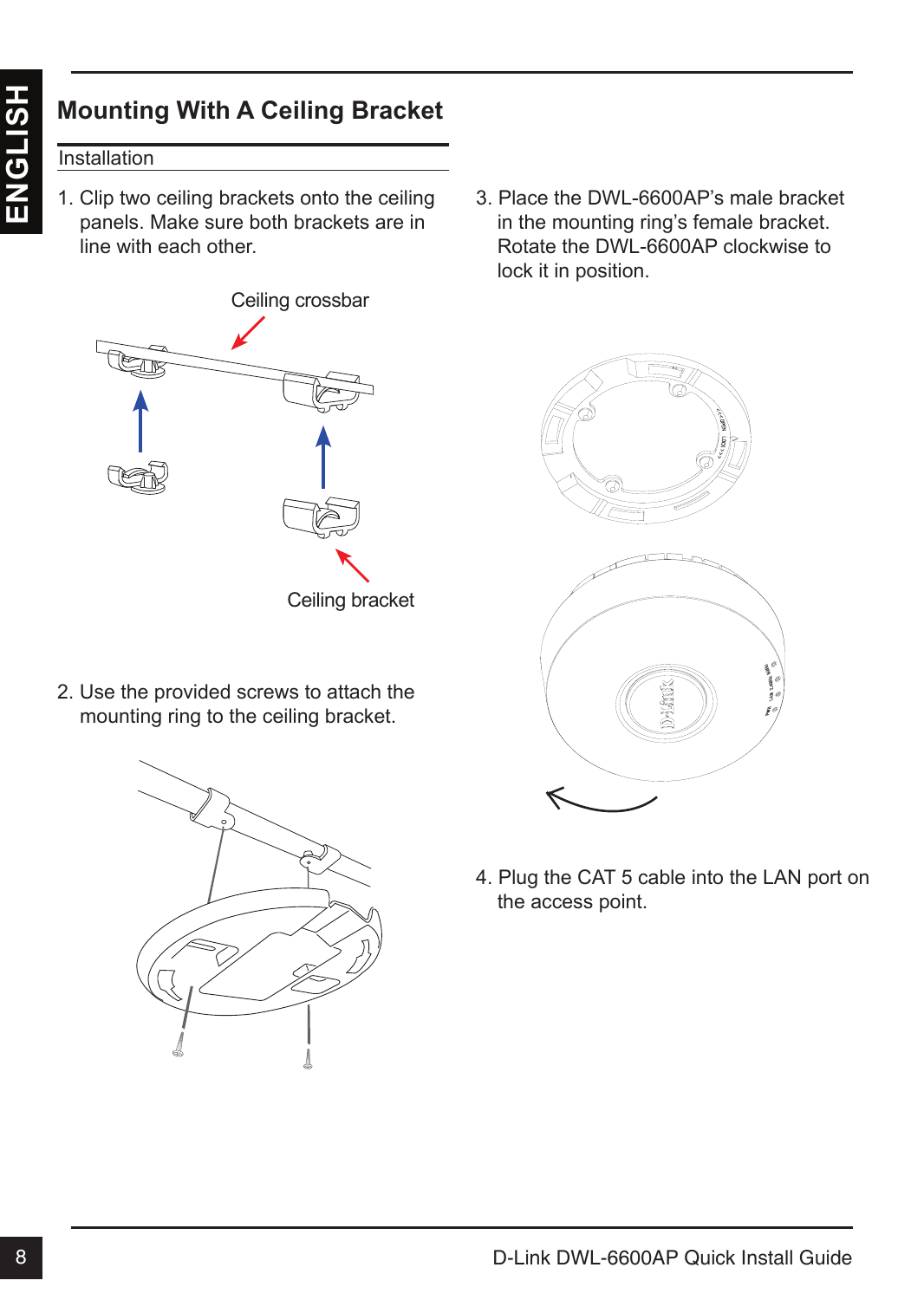### TECHNICAL SUPPORT

You can find software updates and user documentation on the D-Link website.

### **Tech Support for customers in**

### **Australia:**

Tel: 1300-766-868 24/7 Technical Support Web: http://www.dlink.com.au E-mail: support@dlink.com.au

### **India:**

Tel: +91-22-27626600 Toll Free 1800-22-8998 Web: www.dlink.co.in E-Mail: helpdesk@dlink.co.in

### **Singapore, Thailand, Indonesia, Malaysia, Philippines, Vietnam:**

Singapore - www.dlink.com.sg Thailand - www.dlink.co.th Indonesia - www.dlink.co.id Malaysia - www.dlink.com.my Philippines - www.dlink.com.ph Vietnam - www.dlink.com.vn

### **Korea:**

Tel : +82-2-2028-1810 Monday to Friday 9:00am to 6:00pm Web : http://d-link.co.kr E-mail : g2b@d-link.co.kr

### **New Zealand:**

Tel: 0800-900-900 24/7 Technical Support Web: http://www.dlink.co.nz E-mail: support@dlink.co.nz

### **South Africa and Sub Sahara Region:**

Tel: +27 12 661 2025 08600 DLINK (for South Africa only) Monday to Friday 8:30am to 9:00pm South Africa Time Web: http://www.d-link.co.za E-mail: support@d-link.co.za

### **Saudi Arabia (KSA):**

Tel: +966 01 217 0008 Fax: +966 01 217 0009 Saturday to Wednesday 9.30AM to 6.30PM Thursdays 9.30AM to 2.00 PM E-mail: Support.sa@dlink-me.com

### **D-Link Middle East - Dubai, U.A.E.**

Plot No. S31102, Jebel Ali Free Zone South, P.O.Box 18224, Dubai, U.A.E. Tel: +971-4-8809022 Fax: +971-4-8809066 / 8809069 Technical Support: +971-4-8809033 General Inquiries: info.me@dlink-me.com Tech Support: support.me@dlink-me.com

### **Egypt**

1, Makram Ebeid Street - City Lights Building Nasrcity - Cairo, Egypt Floor 6, office C2 Tel.: +2 02 26718375 - +2 02 26717280 Technical Support: +2 02 26738470 General Inquiries: info.eg@dlink-me.com Tech Support: support.eg@dlink-me.com

### **Kingdom of Saudi Arabia**

Office # 84 , Al Khaleej Building ( Mujamathu Al-Khaleej) Opp. King Fahd Road, Olaya Riyadh - Saudi Arabia Tel: +966 1 217 0008 Technical Support: +966 1 2170009 / +966 2 6522951 General Inquiries: info.sa@dlink-me.com Tech Support: support.sa@dlink-me.com

### **Pakistan**

Islamabad Office: 61-A, Jinnah Avenue, Blue Area, Suite # 11, EBC, Saudi Pak Tower, Islamabad - Pakistan Tel.: +92-51-2800397, 2800398 Fax: +92-51-2800399

TECHNICAL SUPPORT<br>
You can find school of solid Guide 15 (Find Middle East - Dubai, U.A.E.<br>
The 1300-760-868<br>
Yest High Solid Guide 9<br>
Yest High Solid Guide 9<br>
Yest High Solid Guide 9<br>
Yest High Solid Guide 9<br>
West West Wo Karachi Office: D-147/1, KDA Scheme # 1, Opposite Mudassir Park, Karsaz Road, Karachi – Pakistan Phone: +92-21-34548158, 34326649 Fax: +92-21-4375727 Technical Support: +92-21-34548310, 34305069 General Inquiries: info.pk@dlink-me.com Tech Support: support.pk@dlink-me.com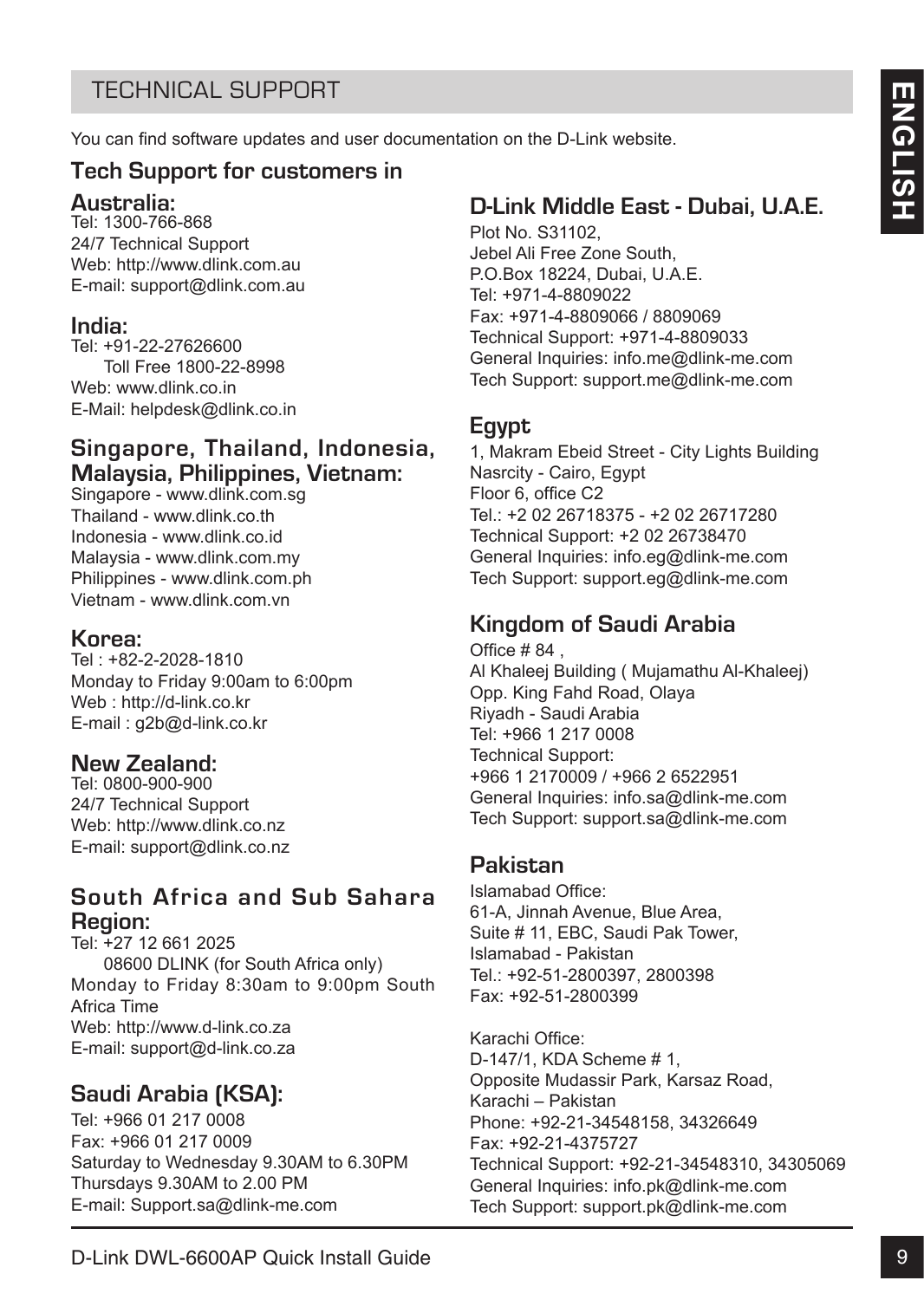### TECHNICAL SUPPORT

### **Iran**

Unit 5, 5th Floor, No. 20, 17th Alley , Bokharest St. , Argentine Sq. , Tehran IRAN Postal Code : 1513833817 Tel: +98-21-88880918,19 +98-21-88706653,54 General Inquiries: info.ir@dlink-me.com Tech Support: support.ir@dlink-me.com

### **Morocco**

M<sub>I</sub>TC Route de Nouaceur angle RS et CT 1029 Bureau N° 312 ET 337 Casablanca , Maroc Phone : +212 663 72 73 24 Email: support.na@dlink-me.com

### **Lebanon RMA center**

Dbayeh/Lebanon PO Box:901589 Tel: +961 4 54 49 71 Ext:14 Fax: +961 4 54 49 71 Ext:12 Email: taoun@dlink-me.com

### **Bahrain**

Technical Support: +973 1 3332904

### **Kuwait:**

Technical Support: + 965 22453939 / +965 22453949

### **Türkiye Merkez İrtibat Ofisi**

Ayazağa Maslak yolu Erdebil Cevahir İş Merkezi No: 5/A Ayazağa / Maslak İstanbul Tel: +90 212 2895659 Ücretsiz Müşteri Destek Hattı: 0 800 211 00 65 Web: www.dlink.com.tr Teknik Destek: support.tr@dlink.com.tr

# 1 ELE-Frivato-KL addressing<br>
Unit 8, 5th Floor, No. 20, 17th Alley, Bokharest<br>
10 Data S. 6th Floor, 1613833817<br>
Four Code : 1613833817<br>
Four Code : 1613833817<br>
Four Code : 1613838317<br>
E-842-148970063.54<br>
e-842-148970063 073-796-2797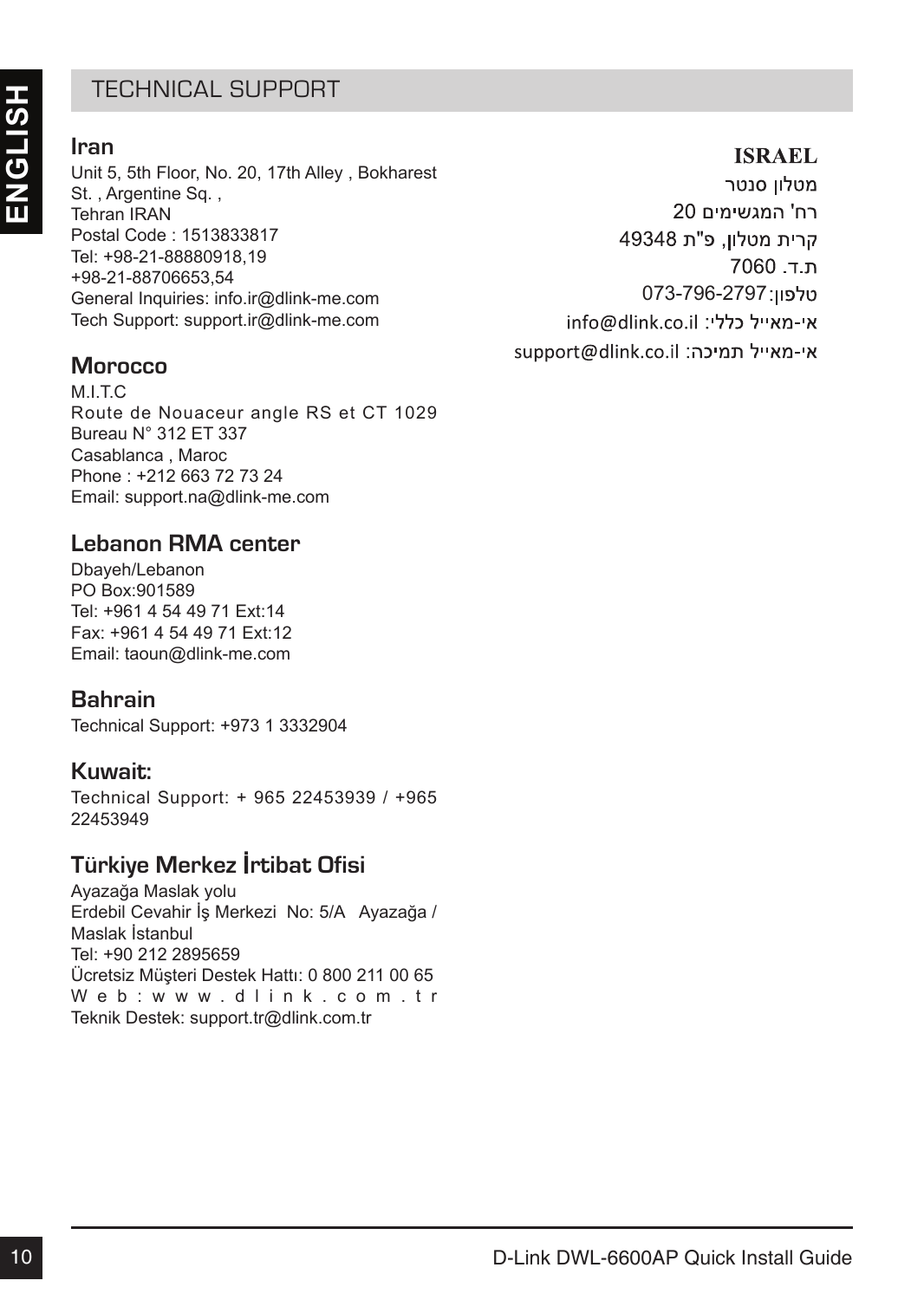### Техническая поддержка

Обновления программного обеспечения и документация доступны на Интернет-сайте D-Link. D-Link предоставляет бесплатную поддержку для клиентов в течение гарантийного срока. Клиенты могут обратиться в группу технической поддержки D-Link по телефону или через Интернет.

### **Техническая поддержка D-Link:**

8-800-700-5465

### **Техническая поддержка через Интернет:**

http://www.dlink.ru e-mail: support@dlink.ru

### Офисы

### **Россия**

129626 г. Москва Графский пер., 14 Тел.: +7 (495) 744-0099

### **Украина**

04080 г. Киев , ул. Межигорская, 87-А, офис 18 Тел.: +38 (044) 545-64-40 E-mail: kiev@dlink.ru

### **Беларусь**

220114, г. Минск, проспект Независимости, 169 , БЦ "XXI Век" Тел.: +375(17) 218-13-65 E-mail: minsk@dlink.ru

### **Казахстан**

050008, г. Алматы, ул. Курмангазы, 143 (уг. Муканова) Tел./факс: +7 727 378-55-90 E-mail: almaty@dlink.ru

### **Армения**

0038, г. Ереван, ул. Абеляна, 6/1, 4 этаж Тел./Факс: + 374 (10) 398-667 E-mail: erevan@dlink.ru

**Грузия**

Тел./Факс: +995 (593) 98-3210

### **Lietuva**

09120, Vilnius, Žirmūnų 139-303 Tel./faks. +370 (5) 236-3629 E-mail: info@dlink.lt

### **Eesti**

Mustamae 55-314 10621, Tallinn Tel +372 613 9771 e-mail: info@dlink.ee

### **Latvija**

**Техническая поддержка D-Link:**<br> **Техническая поддержка через Интернет:**<br> **Техническая поддержка через Интернет:**<br>
<br>
email support@illink.ru<br>
email support@illink.ru<br>
D-DVLG I<br>
Dapayes in Mexicon App., 14<br>
Dapayes in Mexi Mazā nometņu 45/53 (ieeja no Nāras ielas) LV-1002, Rīga Tel.:+371 7 618-703 Fax: +371 7 618-706 e-pasts: info@dlink.lv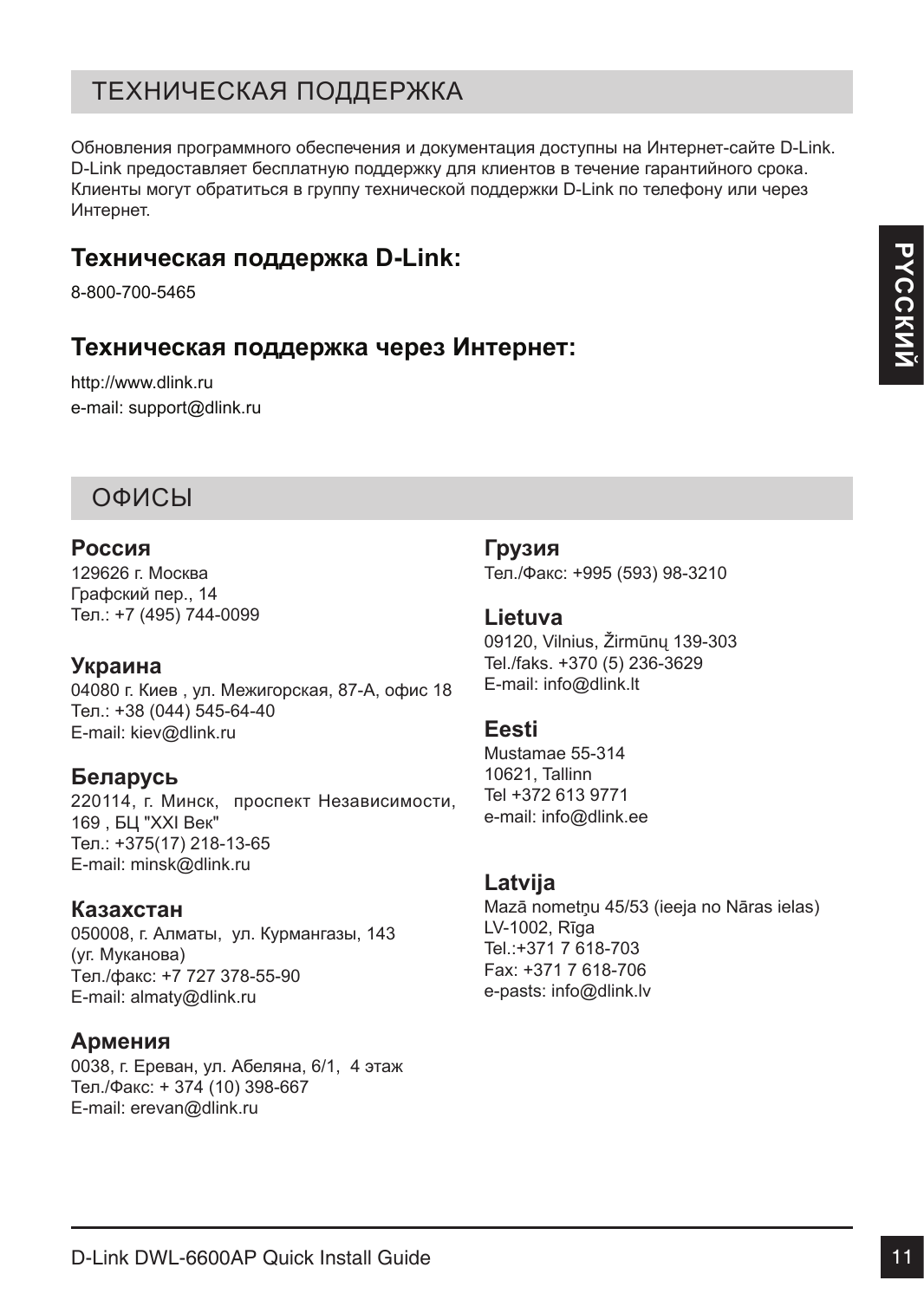### SOPORTE TÉCNICO

Usted puede encontrar actualizaciones de softwares o firmwares y documentación para usuarios a través de nuestro sitio www.dlinkla.com

### **SOPORTE TÉCNICO PARA USUARIOS EN LATINO AMERICA**

Soporte técnico a través de los siguientes teléfonos de D-Link

|         | <b>PAIS</b>        | <b>NUMERO</b>    |  |
|---------|--------------------|------------------|--|
|         | Argentina          | 0800 - 12235465  |  |
|         | Chile              | 800 260 200      |  |
| ESPAÑOL | Colombia           | 01800 - 510070   |  |
|         | <b>Costa Rica</b>  | 0800 - 0521478   |  |
|         | <b>Ecuador</b>     | 1800 - 035465    |  |
|         | <b>El Salvador</b> | $800 - 6335$     |  |
|         | Guatemala          | 1800 - 8350255   |  |
|         | México             | 01800 - 0626270  |  |
|         | Panamá             | 011 008000525465 |  |
|         | Perú               | 0800 - 00968     |  |
|         | Venezuela          | 0800 - 1005767   |  |
|         |                    |                  |  |
|         |                    |                  |  |
|         |                    |                  |  |

### **Soporte Técnico de D-Link a través de Internet**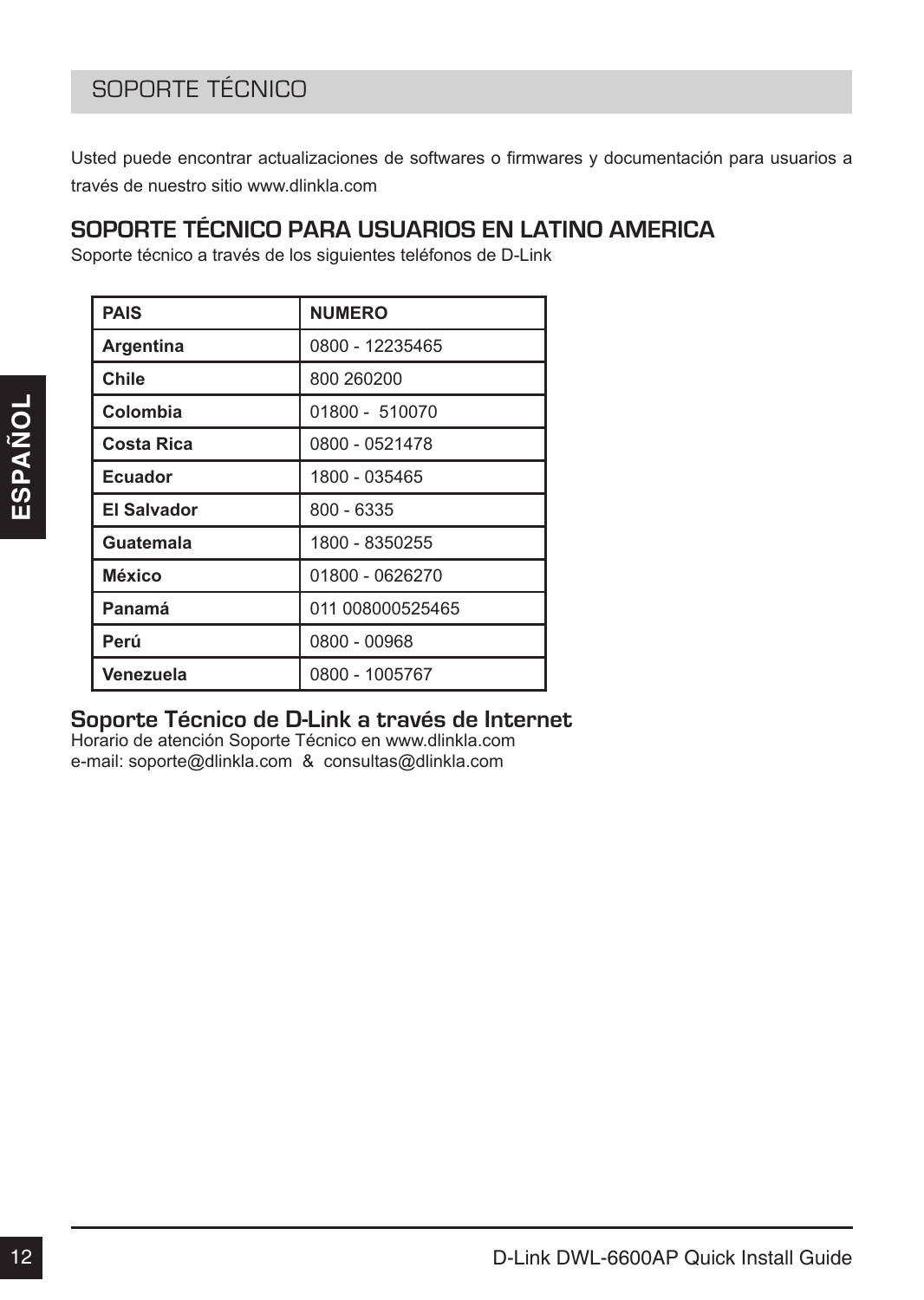### Suporte Técnico

Caso tenha dúvidas na instalação do produto, entre em contato com o Suporte Técnico D-Link.

Acesse o site: **www.dlink.com.br/suporte**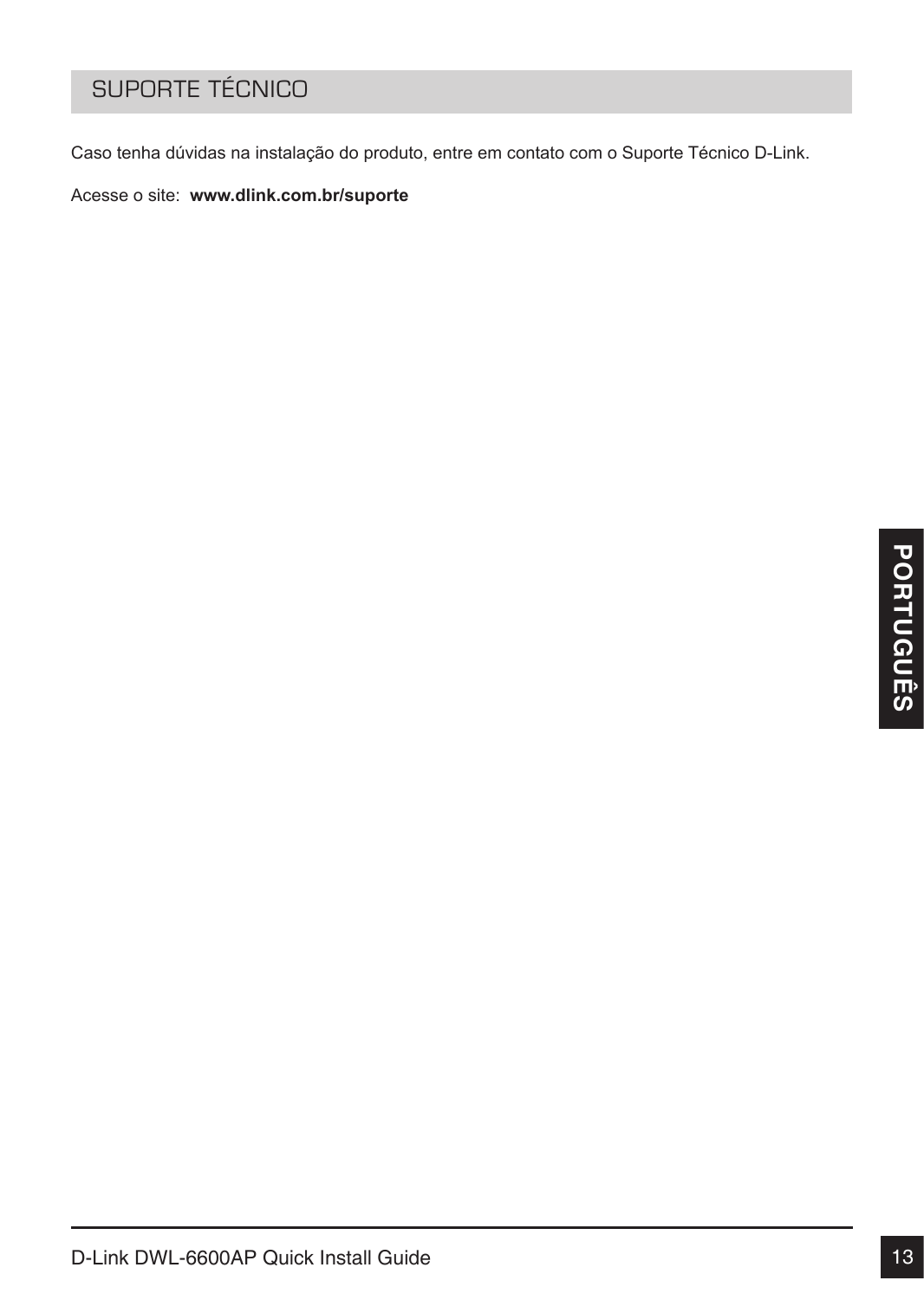### D-Link 友訊科技 台灣分公司 技術支援資訊

如果您還有任何本使用手冊無法協助您解決的產品相關問題,台灣地區用戶可以透過我 們的網站、電子郵件或電話等方式與D-Link台灣地區技術支援工程師聯絡。

### **D-Link** 免付費技術諮詢專線

0800-002-615 手機付費電話 (02)6600-0123#8715 服務時間:週一至週五,早上9:00到晚上9:00 (不含周六、日及國定假日) 網 站:http://www.dlink.com.tw 電子郵件:dssqa\_service@dlink.com.tw

## 如果您是台灣地區以外的用戶,請參考**D-Link**網站,全球各地分公司 的聯絡資訊以取得相關支援服務。

產品保固期限、台灣區維修據點查詢,請參考以下網頁說明: http://www.dlink.com.tw

產品維修: 使用者可直接送至全省聯強直營維修站或請洽您的原購買經銷商。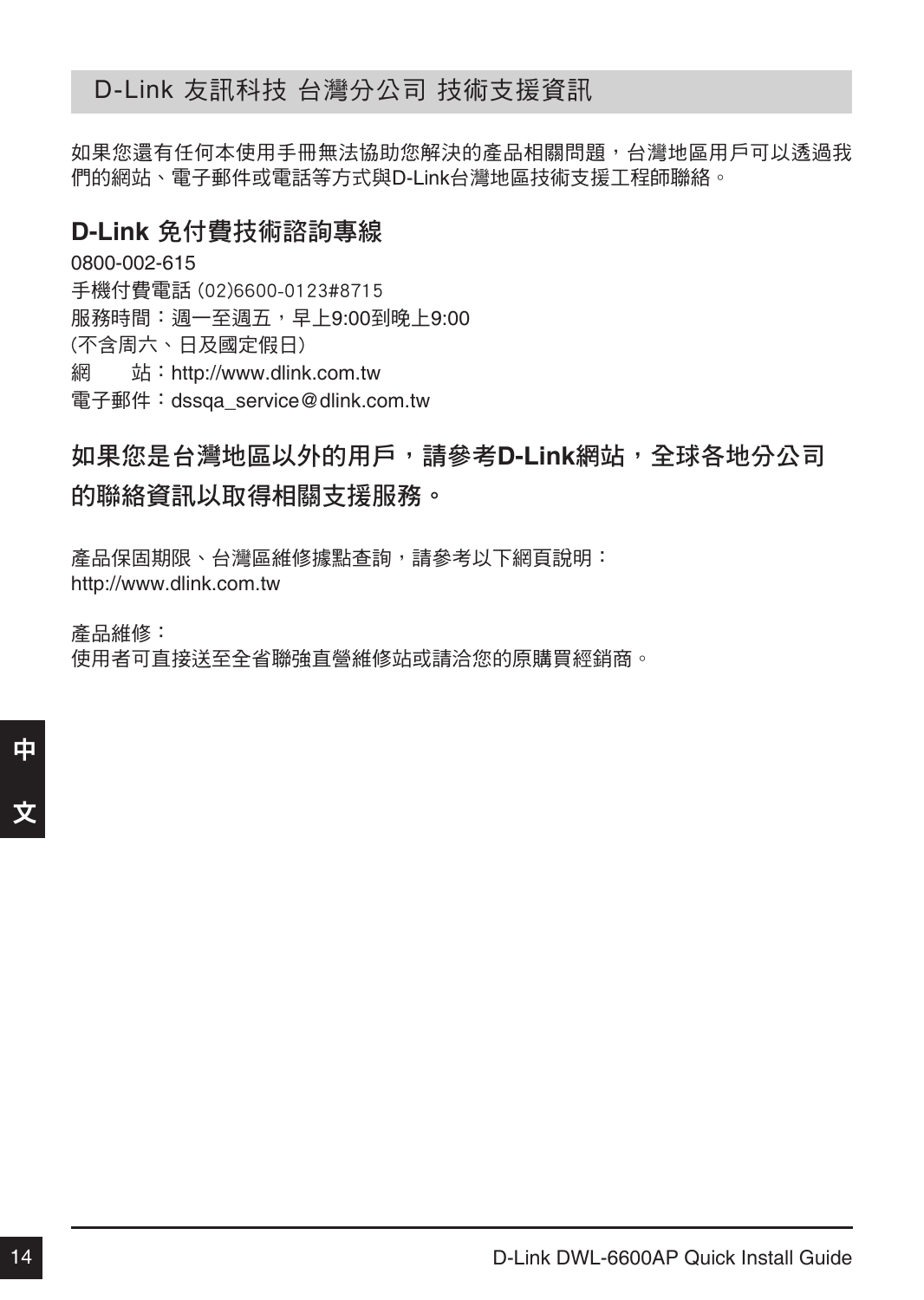### Dukungan Teknis

Update perangkat lunak dan dokumentasi pengguna dapat diperoleh pada situs web D-Link. Dukungan Teknis untuk pelanggan:

# **Dukungan Teknis D-Link melalui telepon:** Tel: +62-21-5731610

### **Dukungan Teknis D-Link melalui Internet:**

Email : support@dlink.co.id Website : http://support.dlink.co.id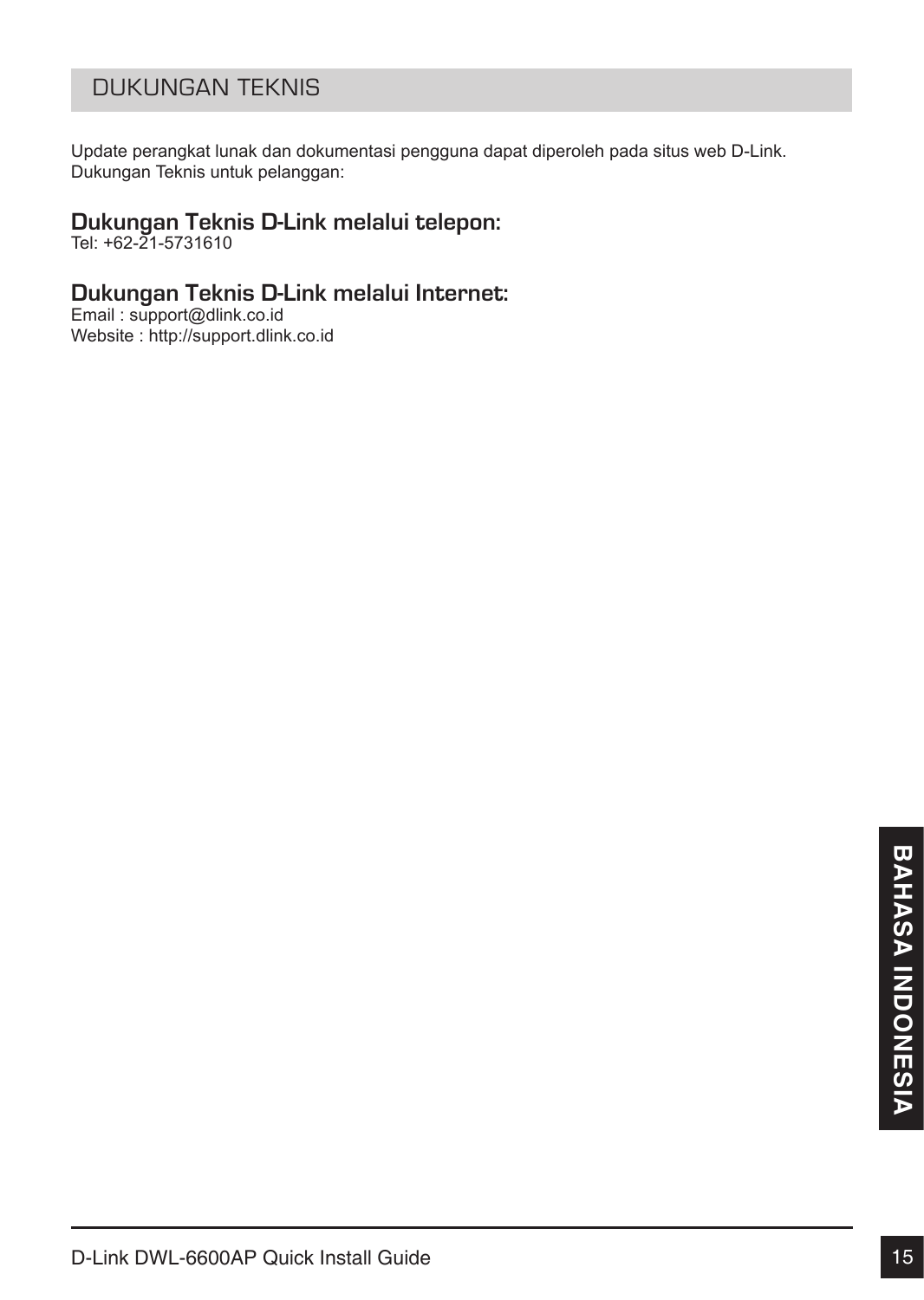### Technical Support

この度は弊社製品をお買い上げいただき、誠にありがとうございます。

下記弊社Webサイトからユーザ登録及び新製品登録を 行っていただき、ダウンロードサービスにて サポート情報、ファームウェア、ユーザマニュアルを ダウンロードすることができます。

ディーリンクジャパン Webサイト URL:http://www.dlink-jp.com

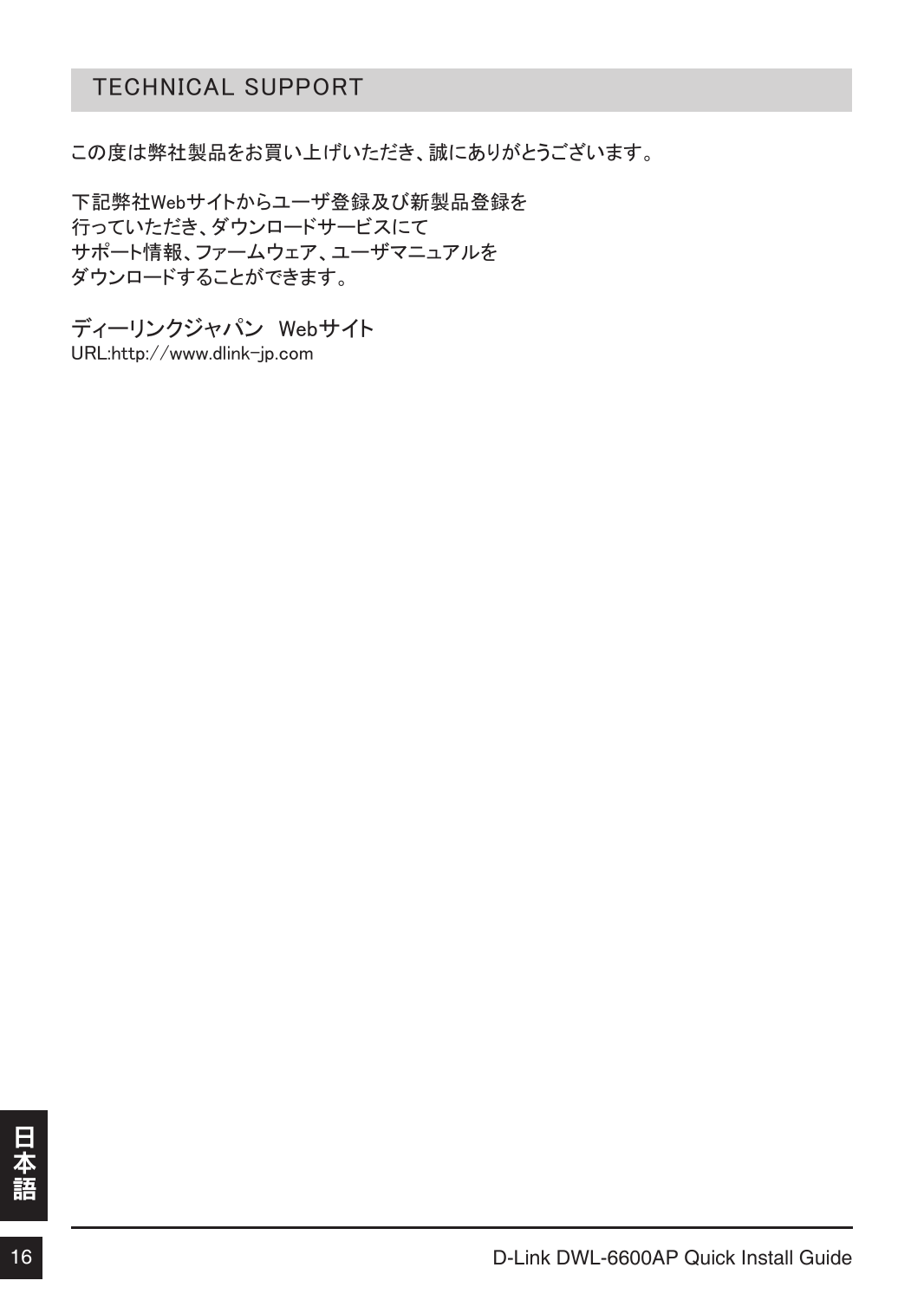# **Technical Support**

D-Link's website contains the latest user documentation and software updates for D-Link products. U.S. and Canadian customers can contact D-Link Technical Support through our website or by phone.

### **United States**

(877) 354-6555 http://support.dlink.com

### **Canada**

(877) 354-6560 http://support.dlink.ca



Version 1.1 June 25, 2013

Copyright ©2013 D-Link Corporation/D-Link Systems, Inc. All rights reserved. D-Link and the D-Link logo are registered trademarks of D-Link Corporation or its subsidiaries in the United States and other countries. Other trademarks are the property of their respective owners. Actual data throughput will vary. Network conditions and environmental factors, including volume of network traffic, building materials and construction, and network overhead lower actual data throughput rate. Product specifications, size and shape are subject to change without notice, and actual product appearance may differ from that depicted on the packaging. Visit www.dlink.com for more details.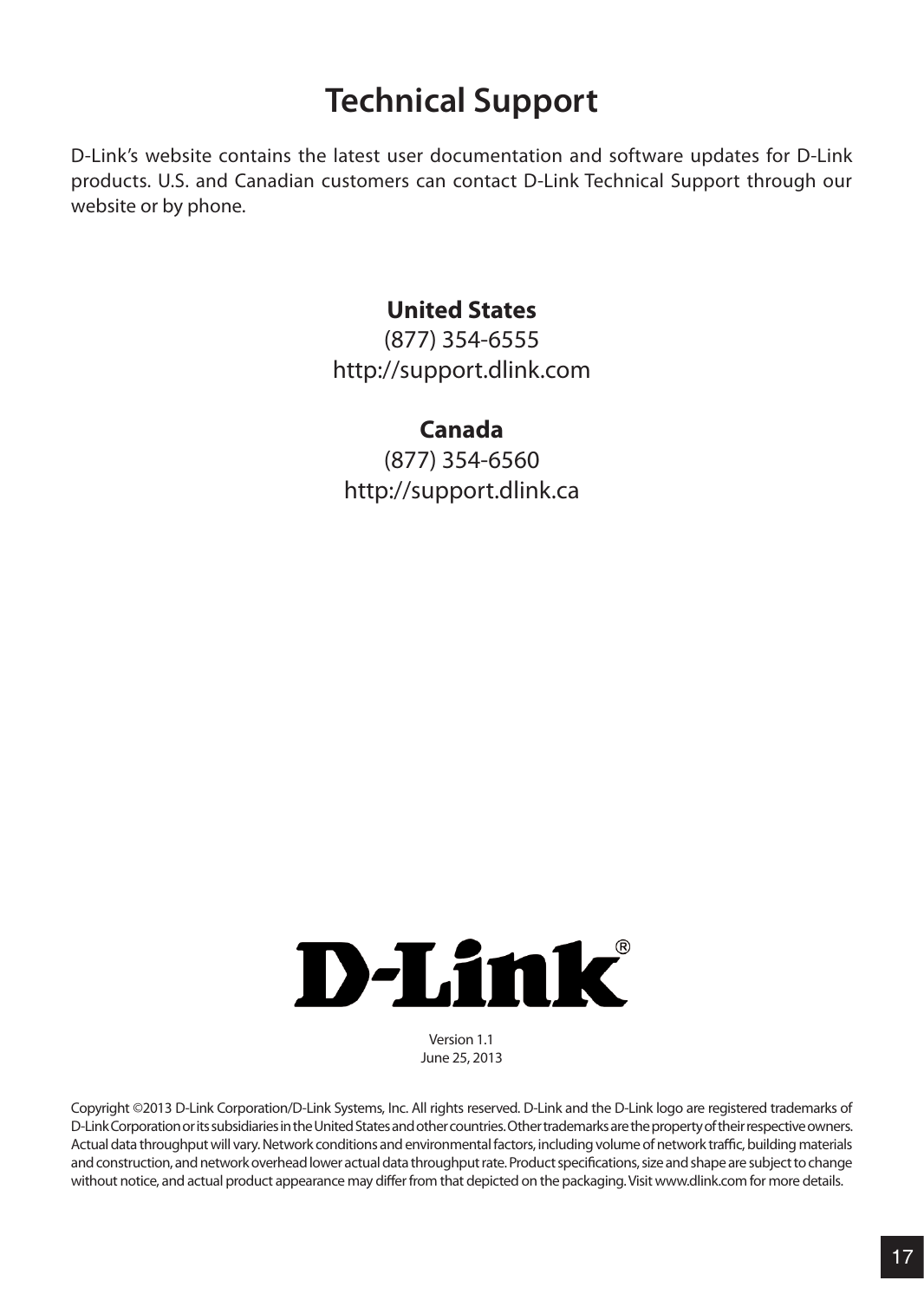### **Federal Communication Commission Interference Statement**

This equipment has been tested and found to comply with the limits for a Class B digital device, pursuant to Part 15 of the FCC Rules. These limits are designed to provide reasonable protection against harmful interference in a residential installation. This equipment generates, uses and can radiate radio frequency energy and, if not installed and used in accordance with the instructions, may cause harmful interference to radio communications. However, there is no guarantee that interference will not occur in a particular installation. If this equipment does cause harmful interference to radio or television reception, which can be determined by turning the equipment off and on, the user is encouraged to try to correct the interference by one of the following measures:

- Reorient or relocate the receiving antenna.
- Increase the separation between the equipment and receiver.
- Connect the equipment into an outlet on a circuit different from that to which the receiver is connected.
- Consult the dealer or an experienced radio/TV technician for help.

FCC Caution: Any changes or modifications not expressly approved by the party responsible for compliance could void the user's authority to operate this equipment.

This device complies with Part 15 of the FCC Rules. Operation is subject to the following two conditions: (1) This device may not cause harmful interference, and (2) this device must accept any interference received, including interference that may cause undesired operation.

For operation within  $5.15 \sim 5.25$ GHz frequency range, it is restricted to indoor environment.

### **IMPORTANT NOTE:**

### **FCC Radiation Exposure Statement:**

This equipment complies with FCC radiation exposure limits set forth for an uncontrolled environment. This equipment should be installed and operated with minimum distance 20cm between the radiator & your body.

This transmitter must not be co-located or operating in conjunction with any other antenna or transmitter.

The availability of some specific channels and/or operational frequency bands are country dependent and are firmware programmed at the factory to match the intended destination. The firmware setting is not accessible by the end user.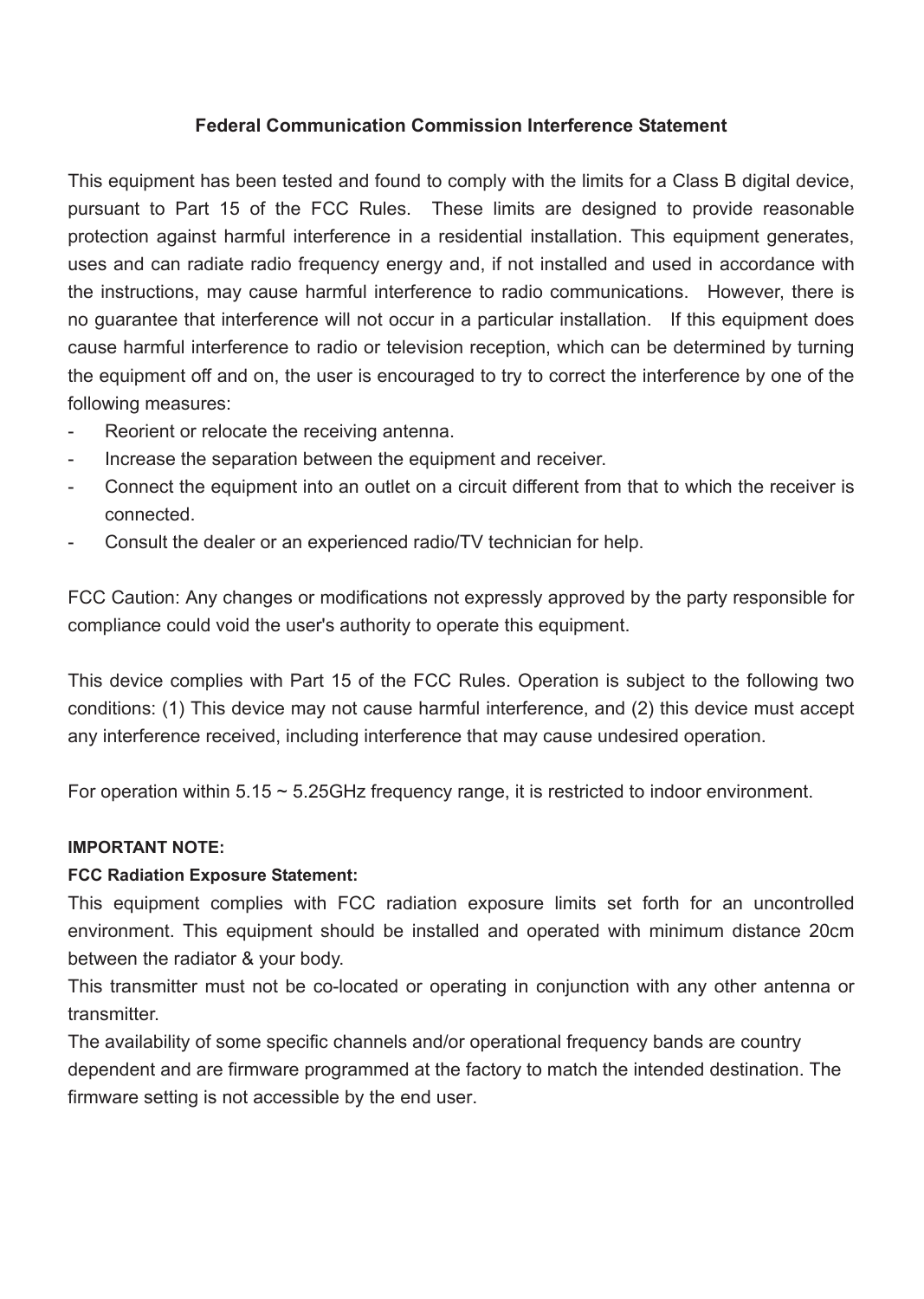### **Industry Canada statement:**

This device complies with RSS-210 of the Industry Canada Rules. Operation is subject to the following two conditions: (1) This device may not cause harmful interference, and (2) this device must accept any interference received, including interference that may cause undesired operation.

Ce dispositif est conforme à la norme CNR-210 d'Industrie Canada applicable aux appareils radio exempts de licence. Son fonctionnement est sujet aux deux conditions suivantes: (1) le dispositif ne doit pas produire de brouillage préjudiciable, et (2) ce dispositif doit accepter tout brouillage reçu, y compris un brouillage susceptible de provoquer un fonctionnement indésirable.

### **Caution :**

(i) the device for operation in the band 5150-5250 MHz is only for indoor use to reduce the potential for harmful interference to co-channel mobile satellite systems:

(ii) high-power radars are allocated as primary users (i.e. priority users) of the bands 5250-5350 MHz and 5650-5850 MHz and that these radars could cause interference and/or damage to LE-LAN devices.

### **Avertissement:**

- (i)les dispositifs fonctionnant dans la bande 5 150-5 250 MHz sont réservés uniquement pour une utilisation à l'intérieur afin de réduire les risques de brouillage préjudiciable aux systèmes de satellites mobiles utilisant les mêmes canaux;
- (ii) De plus, les utilisateurs devraient aussi être avisés que les utilisateurs de radars de haute puissance sont désignés utilisateurs principaux (c.-à-d., qu'ils ont la priorité) pour les bandes 5 250-5 350 MHz et 5 650-5 850 MHz et que ces radars pourraient causer du brouillage et/ou des dommages aux dispositifs LAN-EL.

### **Radiation Exposure Statement:**

This equipment complies with IC radiation exposure limits set forth for an uncontrolled environment. This equipment should be installed and operated with minimum distance 20cm between the radiator  $\&$ your body.

Déclaration d'exposition aux radiations:

Cet équipement est conforme aux limites d'exposition aux rayonnements IC établies pour un environnement non contrôlé. Cet équipement doit être installé et utilisé avec un minimum de 20 cm de distance entre la source de rayonnement et votre corps.

This device has been designed to operate with an antenna having a maximum gain of 5 dBi. Antenna having a higher gain is strictly prohibited per regulations of Industry Canada. The required antenna impedance is 50 ohms.

Under Industry Canada regulations, this radio transmitter may only operate using an antenna of a type and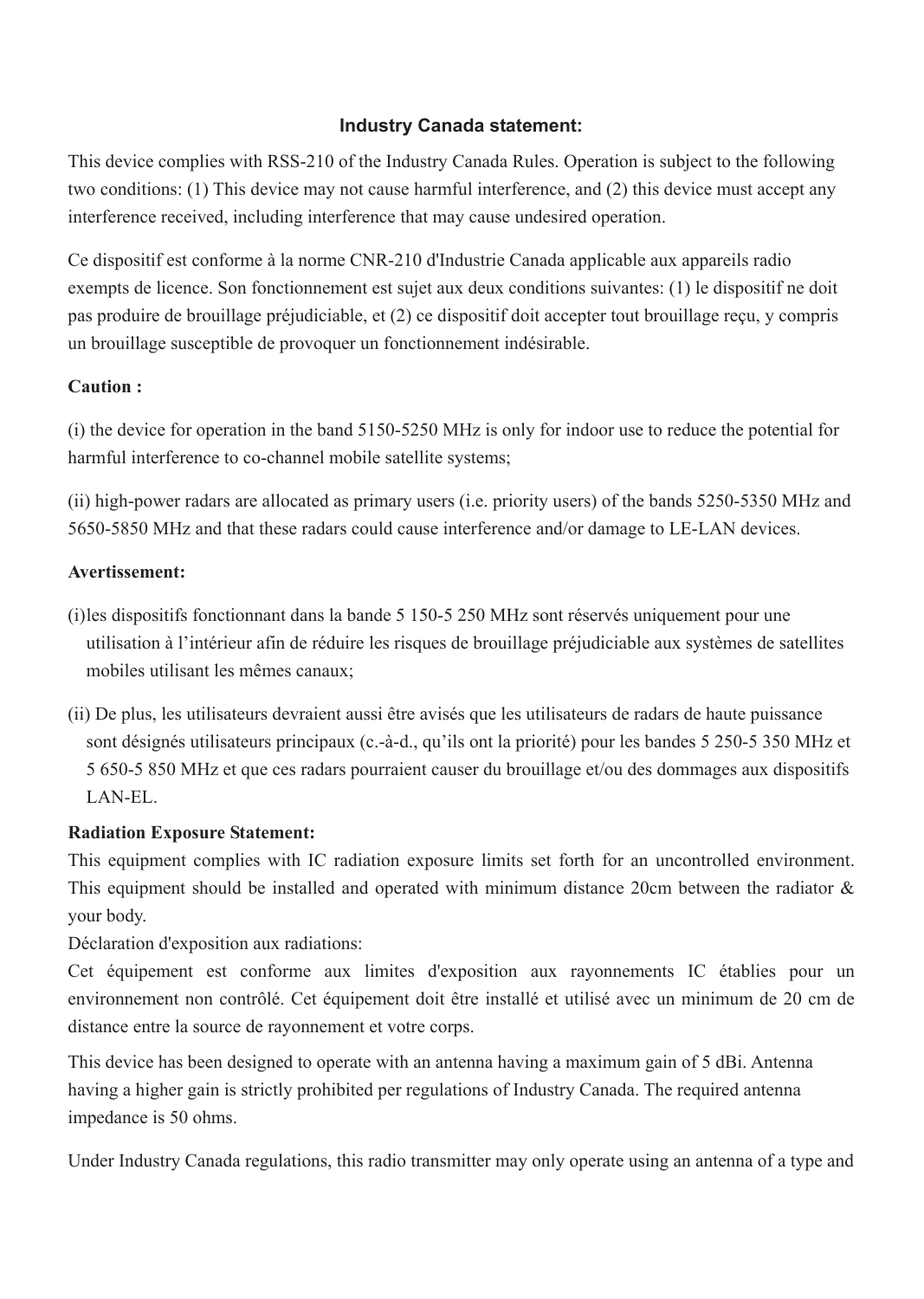maximum (or lesser) gain approved for the transmitter by Industry Canada. To reduce potential radio interference to other users, the antenna type and its gain should be so chosen that the equivalent isotropically radiated power (e.i.r.p.) is not more than that necessary for successful communication.

This radio transmitter (**IC: 4216A-WL6600APA1 / Model: DWL-6600APA1**) has been approved by Industry Canada to operate with the antenna types listed below with the maximum permissible gain and required antenna impedance for each antenna type indicated. Antenna types not included in this list, having a gain greater than the maximum gain indicated for that type, are strictly prohibited for use with this device.

Ce dispositif a été conçu pour fonctionner avec une antenne ayant un gain maximal de 5 dBi. Une antenne à gain plus élevé est strictement interdite par les règlements d'Industrie Canada. L'impédance d'antenne requise est de 50 ohms.

Conformément à la réglementation d'Industrie Canada, le présent émetteur radio peutfonctionner avec une antenne d'un type et d'un gain maximal (ou inférieur) approuvé pourl'émetteur par Industrie Canada. Dans le but de réduire les risques de brouillage radioélectrique l'intention des autres utilisateurs, il faut choisir le type d'antenne et son gain de sorte que lapuissance isotrope rayonnée équivalente (p.i.r.e.) ne dépasse pas l'intensité nécessaire àl'établissement d'une communication satisfaisante.

Le présent émetteur radio (**IC: 4216A-WL6600APA1 / Model: DWL-6600APA1**) a été approuvé par Industrie Canada pour fonctionner avec les types d'antenne énumérés ci-dessous et ayant un gain admissible maximal et l'impédance requise pour chaque type d'antenne. Les types d'antenne non inclus dans cette liste, ou dont le gain est supérieur au gain maximal indiqué, sont strictement interdits pour l'exploitation de l'émetteur.

Approved antenna(s) list (for instance)

| Type   | Gain |
|--------|------|
| Dipole | 5dBi |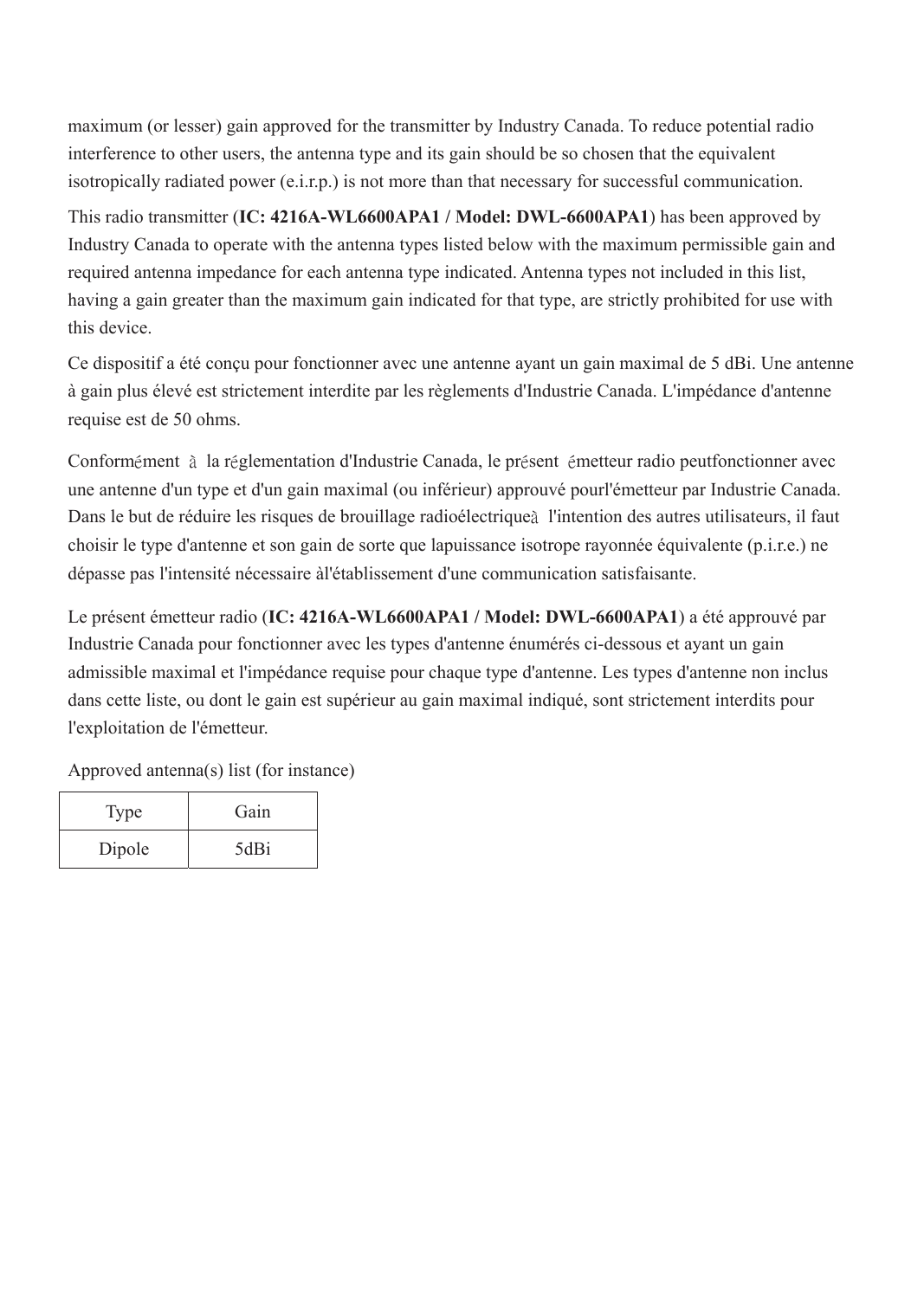NCC Statement

經型式認證合格之低功率射頻電機,非經許可,公司、商號或使用者均不得擅自變更頻率、加大功 率或變更原設計之特性及功能

低功率射頻電機之使用不得影響飛航安全及干擾合法通信;經發現有干擾現象時,應改善至無干擾 時方得繼續使用。前項合法通信,指依電信法規定作業之無線電通信。低功率射頻電機須忍受合法 通信或工業、科學及醫療用電波輻射性電機設備之干擾

在 5.25-5.35 秭赫(GHz)頻帶內操作之無線資訊傳輸設備,限於室內使用。

此器材須經專業安裝並限用於固定式點對點操作。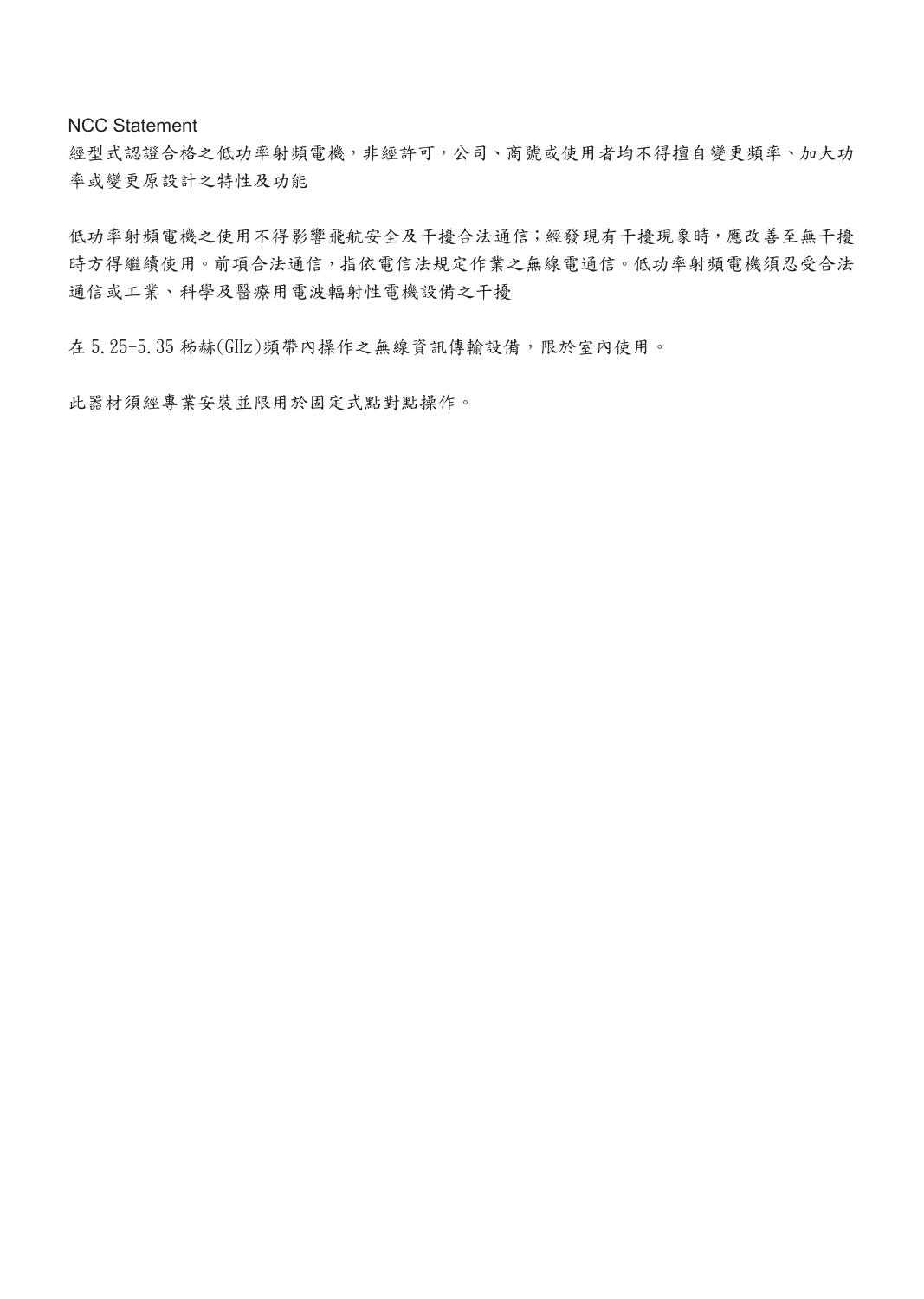# **Professional installation instruction**

Please be advised that due to the unique function supplied by this product, the device is intended for use with our interactive entertainment software and licensed third-party only. The product will be distributed through controlled distribution channel and installed by trained professional and will not be sold directly to the general public through retail store.

### 1. Installation personal

This product is designed for specific application and needs to be installed by a qualified personal who has RF and related rule knowledge. The general user shall not attempt to install or change the setting.

### 2. Installation location

The product shall be installed at a location where the radiating antenna can be kept 20 cm from nearby person in normal operation condition to meet regulatory RF exposure requirement.

### 3. External antenna

Use only the antennas which have been approved by **D-Link Corporation.** The non-approved antenna(s) may produce unwanted spurious or excessive RF transmitting power which may lead to the violation of FCC/IC limit and is prohibited.

### 4. Installation procedure

Please refer to user's manual for the detail.

### 5. Warning

Please carefully select the installation position and make sure that the final output power does not exceed the limit set force in relevant rules. The violation of the rule could lead to serious federal penalty.